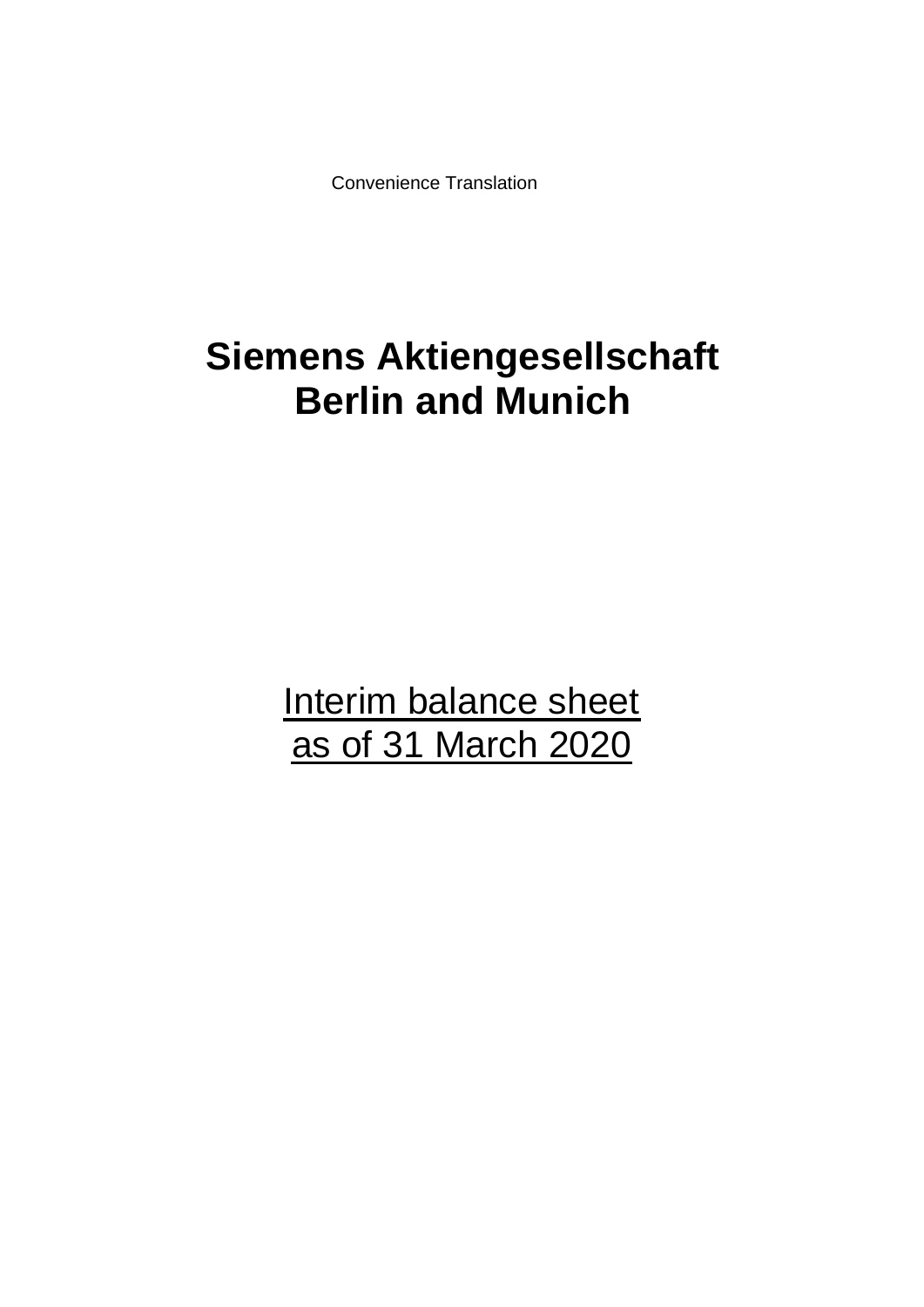

# **"Independent auditor's report on the closing balance sheet pursuant to Sec. 17 (2) in conjunction with Sec. 125 Sentence 1 UmwG**

To Siemens Aktiengesellschaft, Berlin and Munich

# **Opinion**

We have audited the closing balance sheet including explanatory notes (hereinafter referred to as the closing balance sheet) of Siemens Aktiengesellschaft, Berlin and Munich, as of March 31, 2020.

In our opinion, on the basis of the knowledge obtained in the audit, the accompanying closing balance sheet complies, in all material respects, with the requirements of German commercial law applicable to business corporations pursuant to Sec. 17 (2) Sentence 2 in conjunction with Sec. 125 Sentence 1 UmwG.

Pursuant to Sec. 17 (2) Sentence 2 UmwG in conjunction with Sec. 125 (1) UmwG and Sec. 322 (3) Sentence 1 HGB ["Handelsgesetzbuch": German Commercial Code], we declare that our audit has not led to any reservations relating to the legal compliance of the closing balance sheet.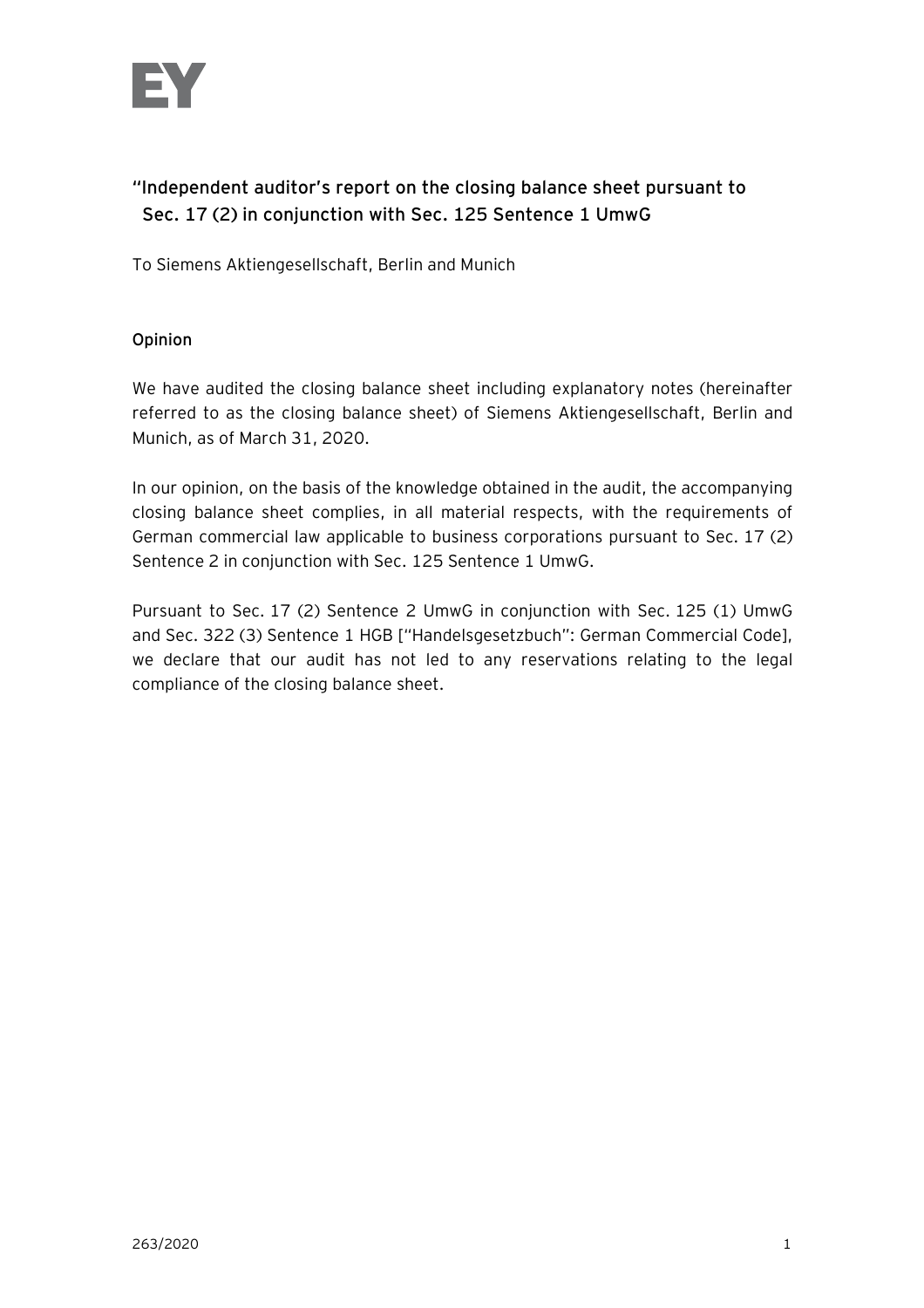

# **Basis for the opinion**

We conducted our audit of the closing balance sheet in accordance with Sec. 17 (2) Sentence 2 UmwG in conjunction with Sec. 125 Sentence 1 UmwG and Sec. 317 HGB and in compliance with German Generally Accepted Standards for Financial Statement Audits promulgated by the Institut der Wirtschaftsprüfer [Institute of Public Auditors in Germany] (IDW). Our responsibilities under those requirements and principles are further described in the "Auditor's responsibilities for the audit of the closing balance sheet" section of our auditor's report. We are independent of the Company in accordance with the requirements of German commercial and professional law, and we have fulfilled our other German professional responsibilities in accordance with these requirements. We believe that the audit evidence we have obtained is sufficient and appropriate to provide a basis for our opinion on the closing balance sheet.

# **Responsibilities of management and the Supervisory Board for the closing balance sheet**

Management is responsible for the preparation of the closing balance sheet that complies, in all material respects, with the requirements of German commercial law applicable to business corporations pursuant to Sec. 17 (2) Sentence 2 UmwG. In addition, management is responsible for such internal control as it, in accordance with German legally required accounting principles, has determined necessary to enable the preparation of a closing balance sheet that is free from material misstatement, whether due to fraud or error.

In preparing the closing balance sheet, management is responsible for assessing the Company's ability to continue as a going concern. It also has the responsibility for disclosing, as applicable, matters related to going concern. In addition, it is responsible for financial reporting based on the going concern basis of accounting, provided no actual or legal circumstances conflict therewith.

The Supervisory Board is responsible for overseeing the Company's financial reporting process for the preparation of the closing balance sheet.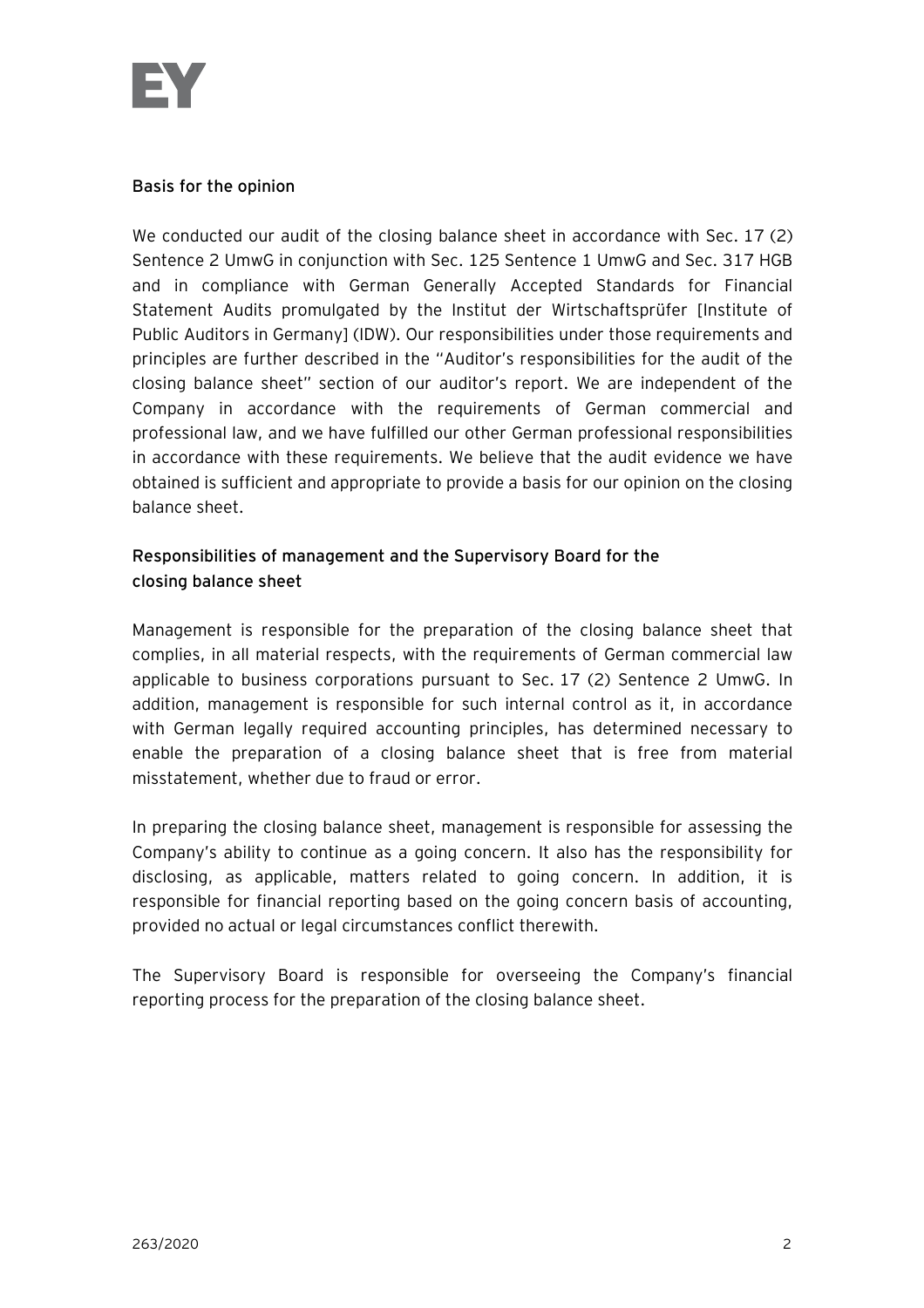# **Auditor's responsibilities for the audit of the closing balance sheet**

Our objectives are to obtain reasonable assurance about whether the closing balance sheet as a whole is free from material misstatement, whether due to fraud or error, and to issue an auditor's report that includes our opinion on the closing balance sheet.

Reasonable assurance is a high level of assurance, but is not a guarantee that an audit conducted in accordance with Sec. 17 (2) Sentence 2 UmwG in conjunction with Sec. 125 Sentence 1 UmwG and Sec. 317 HGB and in compliance with German Generally Accepted Standards for Financial Statement Audits promulgated by the IDW will always detect a material misstatement. Misstatements can arise from fraud or error and are considered material if, individually or in the aggregate, they could reasonably be expected to influence the economic decisions of users taken on the basis of this closing balance sheet.

We exercise professional judgment and maintain professional skepticism throughout the audit. We also:

- Identify and assess the risks of material misstatement of the closing balance sheet, whether due to fraud or error, design and perform audit procedures responsive to those risks, and obtain audit evidence that is sufficient and appropriate to provide a basis for our opinion. The risk of not detecting a material misstatement resulting from fraud is higher than for one resulting from error, as fraud may involve collusion, forgery, intentional omissions, misrepresentations, or the override of internal control.
- Obtain an understanding of internal control relevant to the audit of the closing balance sheet in order to design audit procedures that are appropriate in the circumstances, but not for the purpose of expressing an opinion on the effectiveness of this system of the Company.
- Evaluate the appropriateness of accounting policies used by management and the reasonableness of estimates made by management and related disclosures.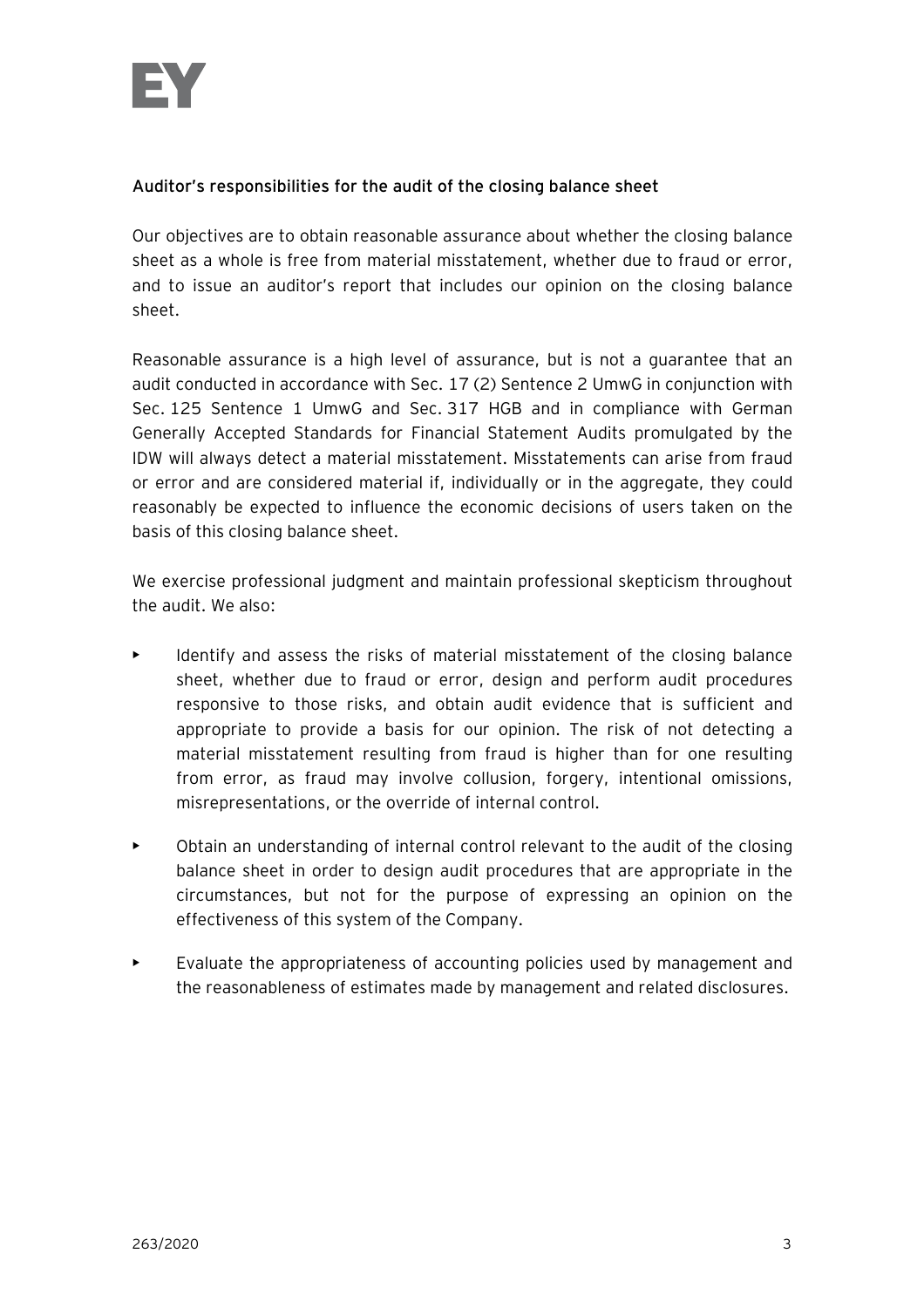

• Conclude on the appropriateness of management's use of the going concern basis of accounting and, based on the audit evidence obtained, whether a material uncertainty exists related to events or conditions that may cast significant doubt on the Company's ability to continue as a going concern. If we conclude that a material uncertainty exists, we are required to draw attention in the auditor's report to the related disclosures in the closing balance sheet or, if such disclosures are inadequate, to modify our opinion. Our conclusions are based on the audit evidence obtained up to the date of our auditor's report. However, future events or conditions may cause the Company to cease to be able to continue as a going concern.

We communicate with those charged with governance regarding, among other matters, the planned scope and timing of the audit and significant audit findings, including any significant deficiencies in internal control that we identify during our audit.

We also provide those charged with governance with a statement that we have complied with the relevant independence requirements, and communicate with them all relationships and other matters that may reasonably be thought to bear on our independence and where applicable, the related safeguards.

Munich, May 6, 2020

Ernst & Young GmbH Wirtschaftsprüfungsgesellschaft

Spannagl Breitsameter Wirtschaftsprüfer Wirtschaftsprüferin

[German Public Auditor] [German Public Auditor]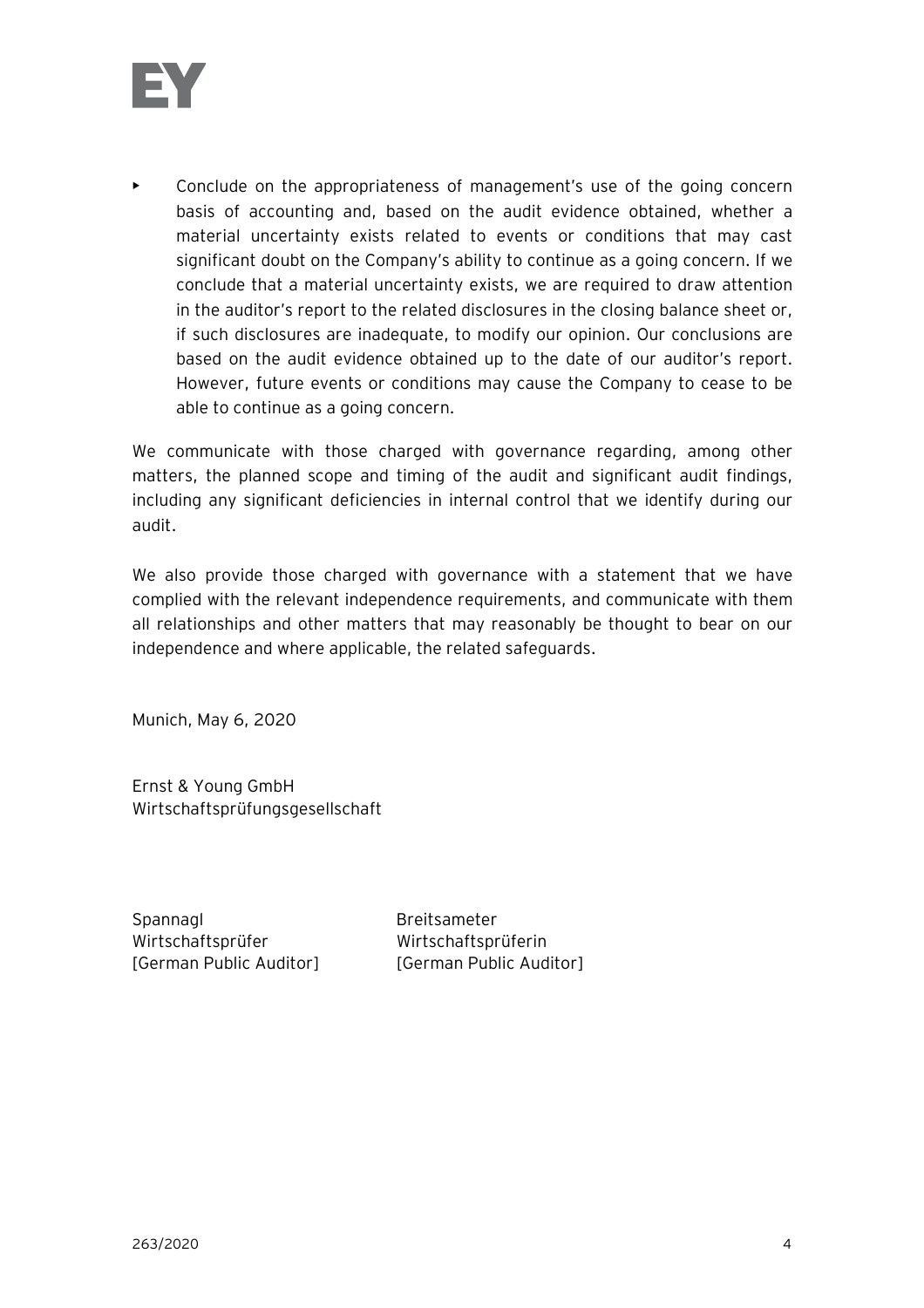

Closing Balance Sheet of Siemens Aktiengesellschaft pursuant to Sec. 17 (2) together with Sec. 125 sentence 1 Umwandlungsgesetz (Transformation Act)

**as of March 31, 2020** Convenience Translation

**siemens.com**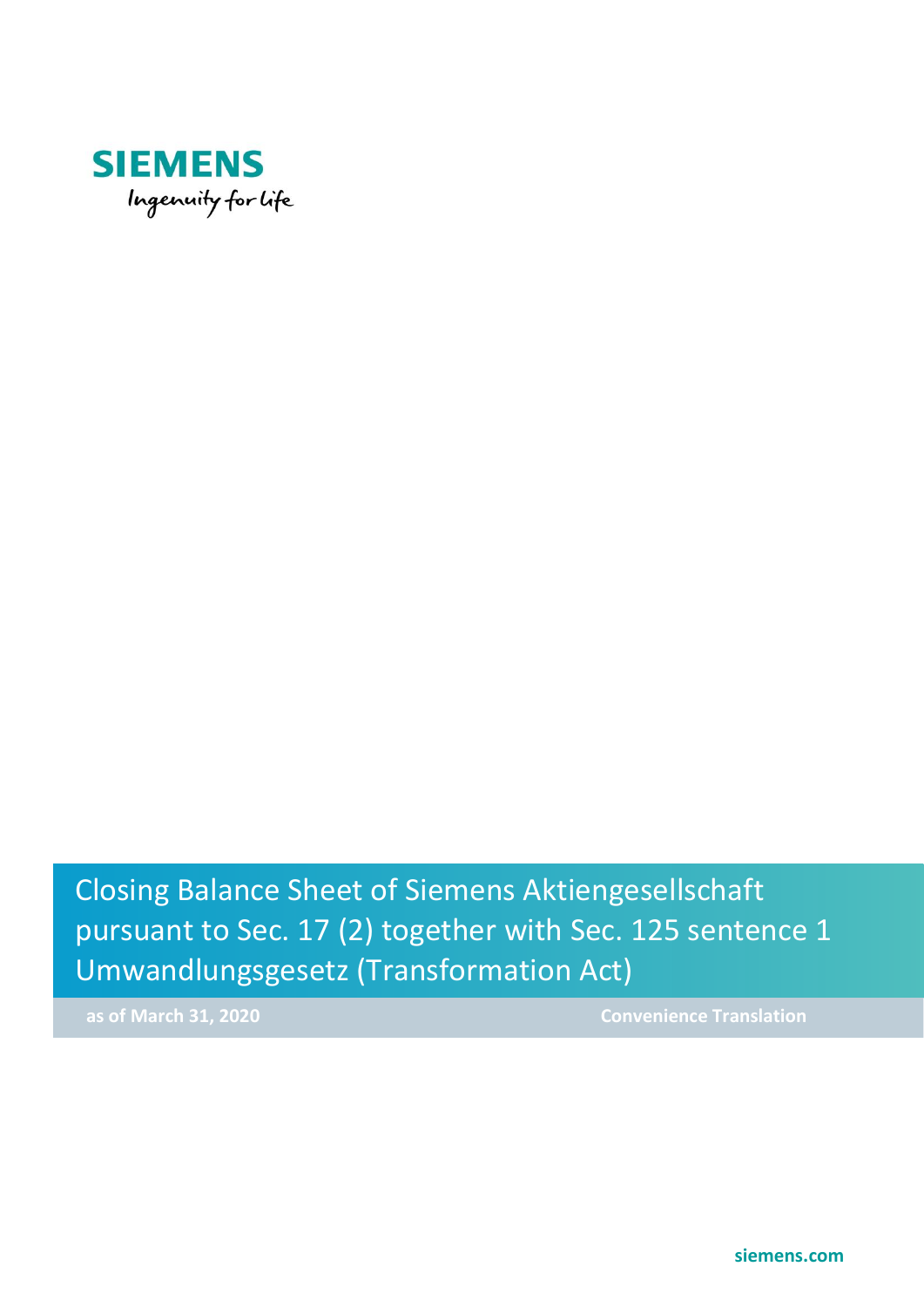### Balance Sheet in accordance with German commercial law

|                                                                          | March 31, |
|--------------------------------------------------------------------------|-----------|
| (in millions of $\epsilon$ )                                             | 2020      |
| <b>Assets</b>                                                            |           |
| <b>Non-current assets</b>                                                |           |
| Intangible assets                                                        |           |
| Concessions and industrial property rights                               | 104       |
| Goodwill                                                                 | 140       |
|                                                                          | 244       |
| Property, plant and equipment                                            |           |
| Land, land rights and buildings, including buildings on third-party land | 144       |
| Technical equipment and machinery                                        | 317       |
| Other equipment, plant and office equipment                              | 298       |
| Equipment leased to others                                               | 70        |
| Advanced payments made and construction in progress                      | 88        |
|                                                                          | 916       |
| <b>Financial assets</b>                                                  |           |
| Shares in affiliated companies                                           | 79,967    |
| Shares in investments                                                    | 999       |
| Loans                                                                    | 3,428     |
| Securities                                                               | 5,902     |
|                                                                          | 90,296    |
|                                                                          | 91,456    |
| <b>Current assets</b>                                                    |           |
| Inventories                                                              |           |
| Raw materials and supplies                                               | 456       |
| Work in progress                                                         | 275       |
| Finished products and goods                                              | 281       |
| Cost of unbilled contracts                                               | 958       |
| Advance payments made                                                    | 87        |
|                                                                          | 2,058     |
| Advance payments received                                                | (1,086)   |
|                                                                          | 971       |
| Receivables and other assets                                             |           |
| Trade receivables                                                        | 1,532     |
| thereof maturities more than one year                                    | 78        |
| Receivables from affiliated companies                                    | 15,604    |
| thereof maturities more than one year                                    | 4,739     |
| thereof trade receivables                                                | 15        |
| Receivables from long-term investees                                     | 115       |
| thereof maturities more than one year                                    | 113       |
| Other assets                                                             | 963       |
| thereof maturities more than one year                                    | 14        |
|                                                                          | 18,214    |
| Other Securities                                                         | 408       |
| Cash and cash equivalents                                                | 2,992     |
|                                                                          | 22,586    |
| <b>Prepaid expenses</b>                                                  | 111       |
| <b>Deferred tax assets</b>                                               | 784       |
| <b>Active difference resulting from offsetting</b>                       | 60        |
| <b>Total assets</b>                                                      | 114,998   |
|                                                                          |           |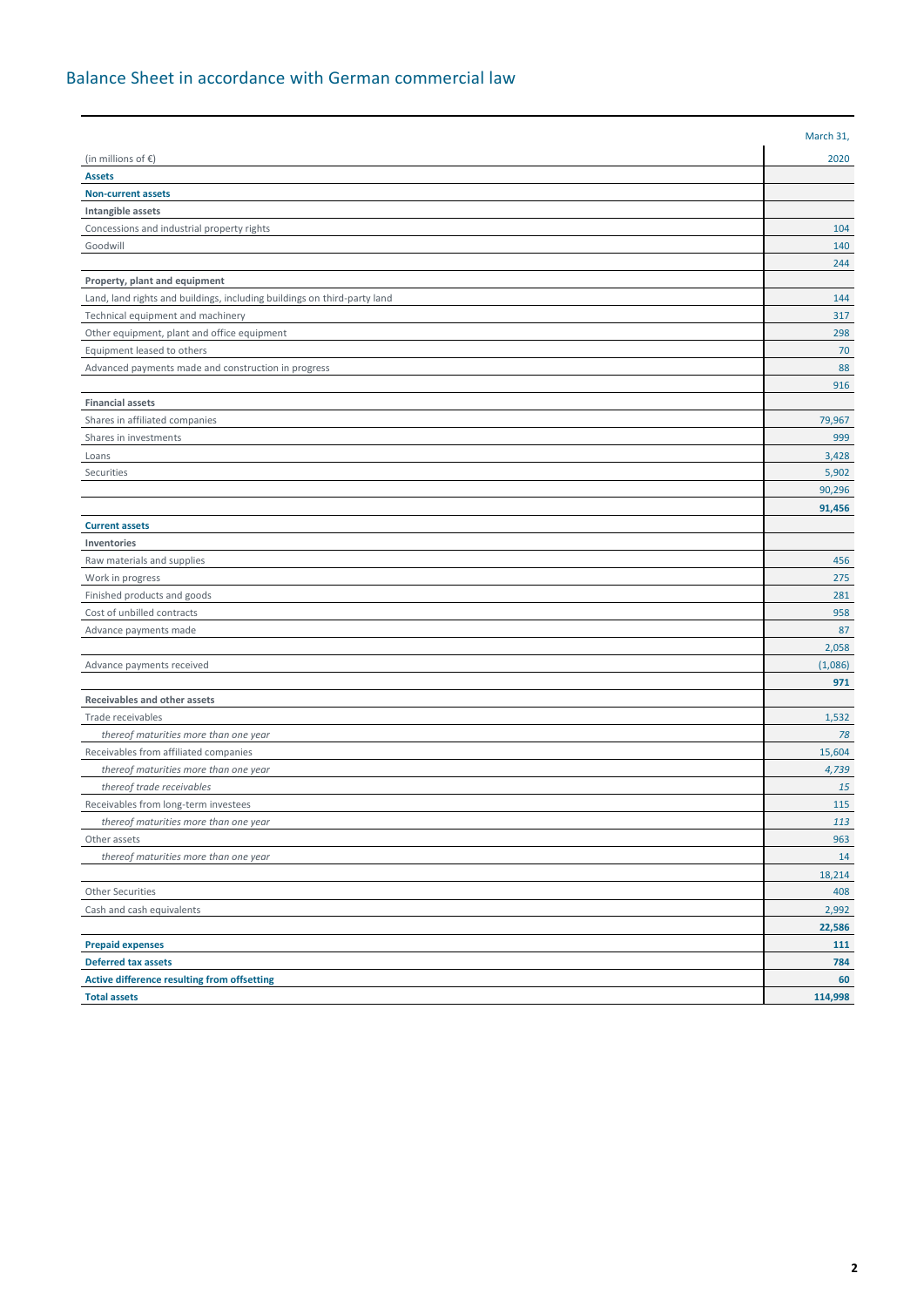|                                                                                | March 31,                |
|--------------------------------------------------------------------------------|--------------------------|
| Shareholders' equity and liabilities                                           | 2020                     |
| Shareholders' equity                                                           |                          |
| Subscribed capital <sup>1</sup>                                                | 2,550                    |
| Treasury shares                                                                | (139)                    |
| Issued capital                                                                 | 2,411                    |
| Capital reserve                                                                | 8,145                    |
| Other retained earnings                                                        | 16,004                   |
| Unappropriated net income                                                      | 2,955                    |
|                                                                                | 29,515                   |
| Special reserve with an equity portion                                         | 619                      |
| <b>Provisions</b>                                                              |                          |
| Provisions for pensions and similar commitments                                | 11,504                   |
| Provisions for taxes                                                           | 572                      |
| Other provisions                                                               | 2,850                    |
| thereof personnel-related provisions                                           | 1,096                    |
| thereof provisions for onerous contracts from derivative financial instruments | 606                      |
| thereof provisions for decontamination obligations                             | 537                      |
|                                                                                | 14,926                   |
| <b>Liabilities</b>                                                             |                          |
| Liabilities to banks                                                           | 5                        |
| thereof maturities more than one year                                          |                          |
| Trade payables                                                                 | 1,130                    |
| thereof maturities more than one year                                          | $\mathbf{1}$             |
| Liabilities to affiliated companies                                            | 67,419                   |
| thereof maturities more than one year                                          | 12,958                   |
| Liabilities to long-term investees                                             | $\mathbf{1}$             |
| thereof maturities more than one year                                          | $\overline{\phantom{0}}$ |
| Miscellaneous liabilities                                                      | 1,049                    |
| thereof maturities more than one year                                          | 14                       |
| thereof from taxes                                                             | 40                       |
| thereof for social security                                                    | 209                      |
|                                                                                | 69,604                   |
| <b>Deferred income</b>                                                         | 334                      |
| Total shareholders' equity and liabilities                                     | 114,998                  |

'Conditional Capital as of March 31, 2020 amounted to  $£1,261$  million.